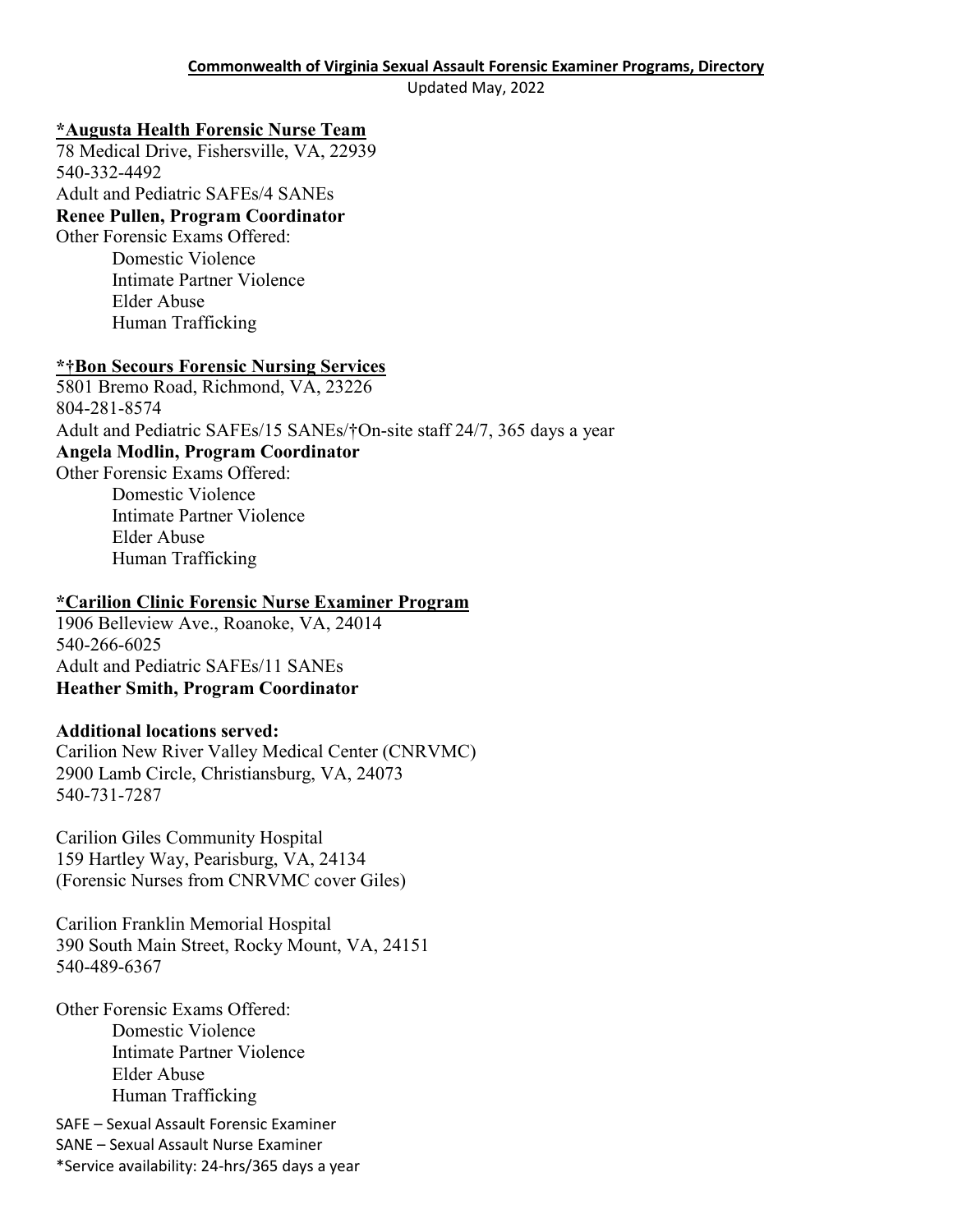#### **\*Centra Forensic Nurse Examiners**

1901 Tate Springs, Lynchburg, VA, 24501 434-200-3955 Adult and Pediatric SAFEs/12 SANEs **April Rasmussen, Program Coordinator** 

#### **Additional locations served:**

Gretna Emergency Department 291 Mcbride Lane, Gretna, VA, 24557 434-200-2989

Bedford Child Advocacy Center 1085 Vista Park Drive Forest, VA, 24551 434-616-2718

Other Forensic Exams Offered: Domestic Violence Intimate Partner Violence Elder Abuse Human Trafficking

#### **\*Chesapeake Forensic Specialists (stand-alone program)**

1101 Madison Plaza #103, Chesapeake, VA, 23320 757-398-5105 Adult and Pediatric SAFEs/5 SANEs **Jennifer Knowlton, Program Coordinator** 

## **Additional locations served:**

Norfolk Family Justice Center 500 East Plume Street, Suite 600, Norfolk, VA, 23510 757-251-0144

Sentara Virginia Beach General Hospital 1060 First Colonial Rd., Virginia Beach, VA, 23454 757-395-8000

Sentara Norfolk General Hospital 600 Gresham Dr., Norfolk, VA, 23507 757-388-3000

Riverside Shore Memorial Hospital 20480 Market Street, Onancock, VA, 23417 757-302-2100

Sentara Princess Anne Hospital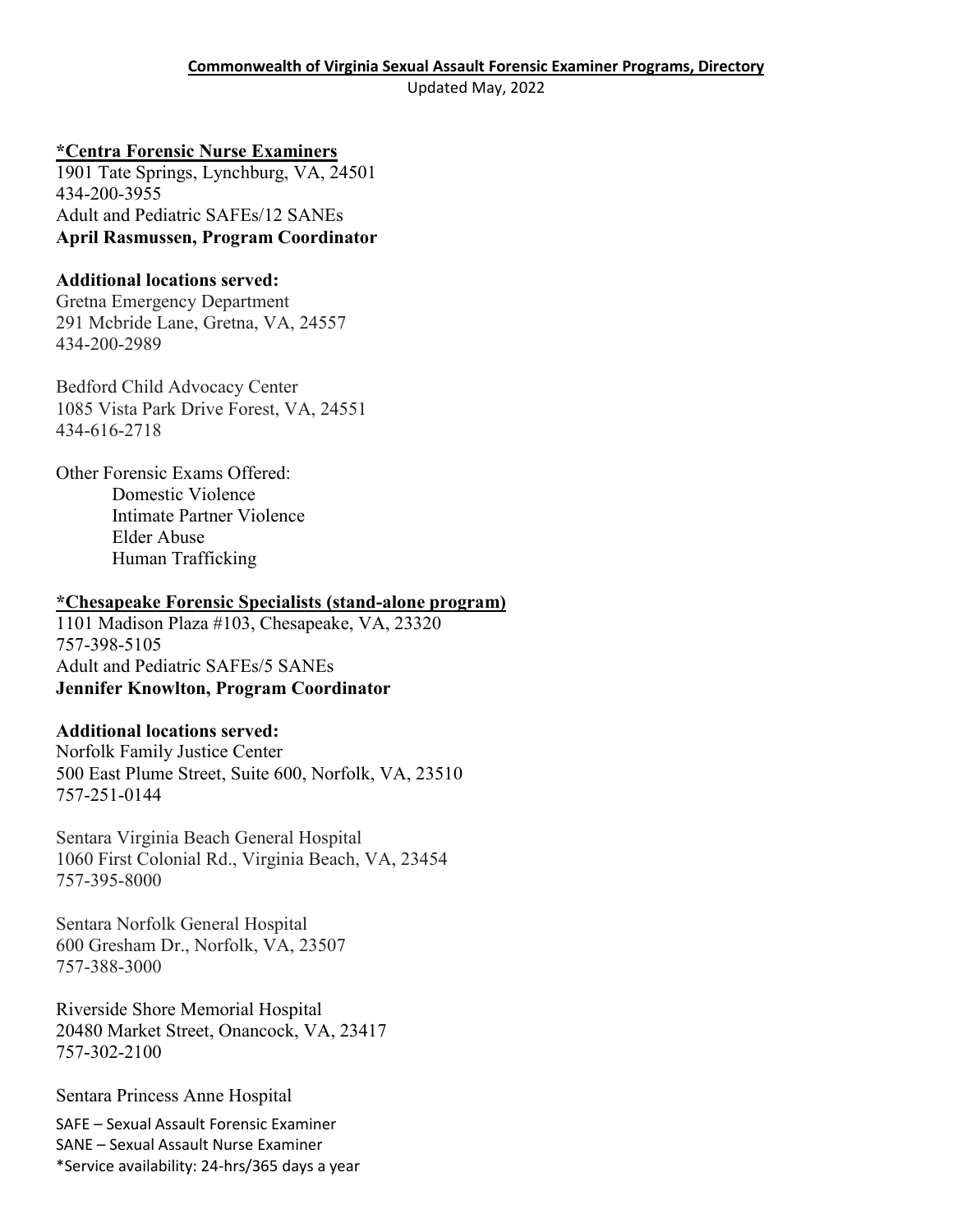#### **Commonwealth of Virginia Sexual Assault Forensic Examiner Programs, Directory**

Updated May, 2022

2025 Glenn Mitchell Dr., Virginia Beach, VA, 23456 757-507-1000

Sentara Independence 800 Independence Blvd., Virginia Beach, VA, 23455 757-363-6100

Sentara Leigh Hospital 830 Kempsville Rd., Norfolk, VA, 23502 757-261-6000

Sentara BelleHarbour 3920A Bridge Rd., Suffolk, VA, 23435 757-983-0000

Sentara Obici Hospital 2800 Godwin Blvd., Suffolk, VA, 23434 757-934-4000

Bon Secours Maryview Medical Center 3636 High St., Portsmouth, VA, 23707 757-398-2200

Bon Secours Health Center at Harbour View 5818 Harbour View Blvd., Suffolk, VA, 23435 757-673-5800

Bon Secours - Southampton Medical Center 100 Fairview Dr., Franklin, Virginia, 23851 757-569-6100

Chesapeake Regional Medical Center 736 N Battlefield Blvd. Chesapeake, VA 23320 757-312-8121

Other Forensic Exams Offered: Domestic Violence Intimate Partner Violence Elder Abuse Human Trafficking Strangulation Suspect Exams

#### **\*Child Protection Center, Children's Hospital of Richmond at Virginia Commonwealth University Health System**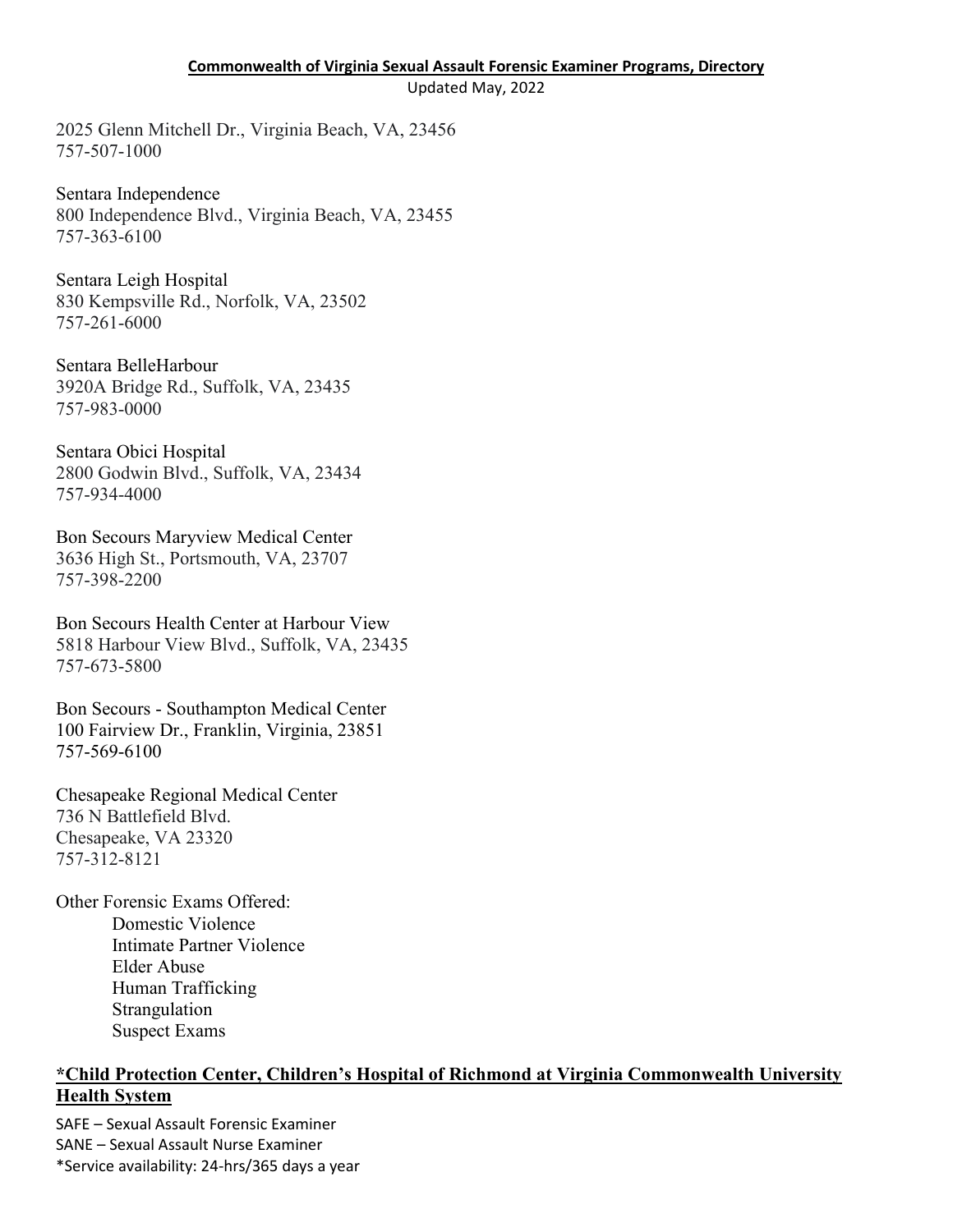#### **Commonwealth of Virginia Sexual Assault Forensic Examiner Programs, Directory** Updated May, 2022

1000 East Broad Street, Richmond, VA 23219; 1213 E. Clay Street, Richmond, VA 23219 804-828-7400

Pediatric SAFEs/3 Forensic Examiners

#### **Shamika Byars, Program Coordinator**

Other Forensic Exams Offered: Domestic Violence Intimate Partner Violence Elder Abuse Human Trafficking

#### **\*Children's Hospital of the King's Daughters Child Advocacy Center**

601 Children's Lane, Norfolk, VA, 23507 757-668-6100 Pediatric SAFEs/7 Forensic Examiners **Dawn Scaff, Program Coordinator**  Other Forensic Exams Offered: Human Trafficking

#### **\*Clinch Valley Medical Center**

6801 Gov George C. Peery Hwy., Richlands, VA, 24641 276-596-6153 Adult and Pediatric SAFEs/1 SANE **Marcy Childress, Program Coordinator**

## **\*Inova Ewing Forensic Assessment and Consultation Team**

3300 Gallows Road, Falls Church, VA, 22042 703-776-3821 Adult and Pediatric SAFEs/13 SANEs **Ariel Ward, Program Coordinator** 

#### **Additional locations served:**

Safety Net Clinics **Cecilia Ortega-Shew, Senior Director**  2700 Prosperity Ave., Suite 280, Fairfax, VA, 22030 703-698-2490

Inova Dunn Loring (on the corner of Avenir and Gallows) 2671 Avenir Place, Suite A, Vienna, VA, 22180

Inova Cornwall Campus (3rd Floor near LAMPS) 224A Cornwall Street, NW, Suite 3.024, Leesburg, VA, 20176

Inova Alexandria (entrance is inside the building all the way back to the right) 4700 King Street, NW, Suite 125, Alexandria, VA, 22302

Other Forensic Exams Offered: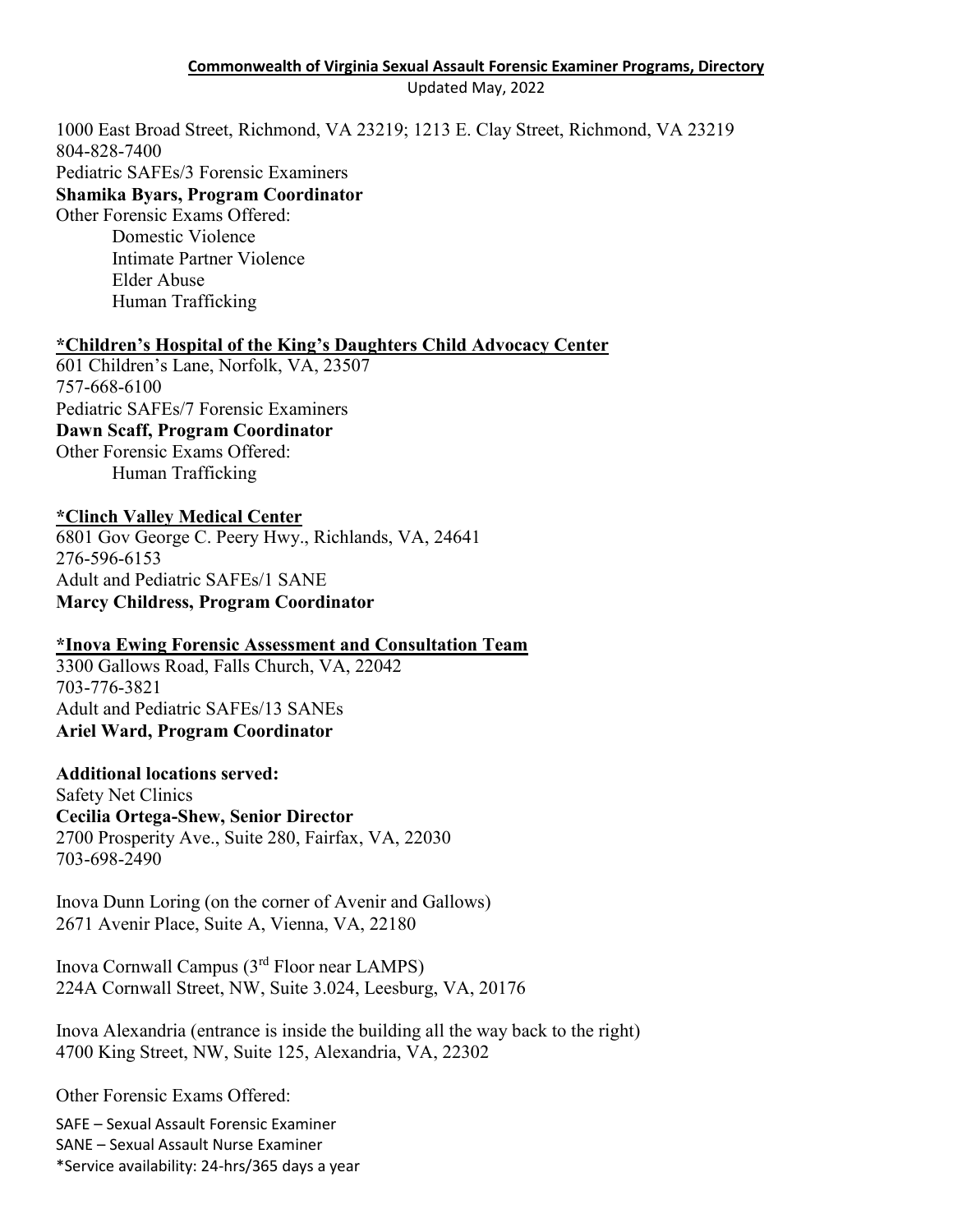Updated May, 2022

Domestic Violence Intimate Partner Violence Elder Abuse Human Trafficking

#### **MWHC Forensic Services**

Mary Washington Hospital 1001 Sam Perry Blvd., Fredericksburg, VA, 22401 540-741-1285 Adult and Pediatric SAFEs/7 SANEs **Louise Rollins, Program Coordinator**  Other Forensic Exams Offered:

Domestic Violence Intimate Partner Violence Elder Abuse Human Trafficking

#### **\*Riverside Health System**

500 J. Clyde Morris Blvd., Newport News, VA, 23601 757-594-3983 Adult and Pediatric SAFEs/10 SANEs

#### **Elizabeth Walters, Program Coordinator**

Other Forensic Exams Offered: Domestic Violence Intimate Partner Violence Elder Abuse Human Trafficking

## **\*Russell County Hospital**

58 Carroll Street, Lebanon, VA, 24266 276-883-8101 Adult and Pediatric SAFEs/2 SANEs **Greta Morrison, Program Coordinator**  Other Forensic Exams Offered: Domestic Violence

Intimate Partner Violence Elder Abuse Human Trafficking

#### **\*SAFE Center of SWVA (stand-alone program)**

25 4th Street NW, Pulaski, VA, 24301 540-577-3467 Adult and Pediatric SAFEs/3 SANEs **April Bennett, Program Coordinator**  Other Forensic Exams Offered: Domestic Violence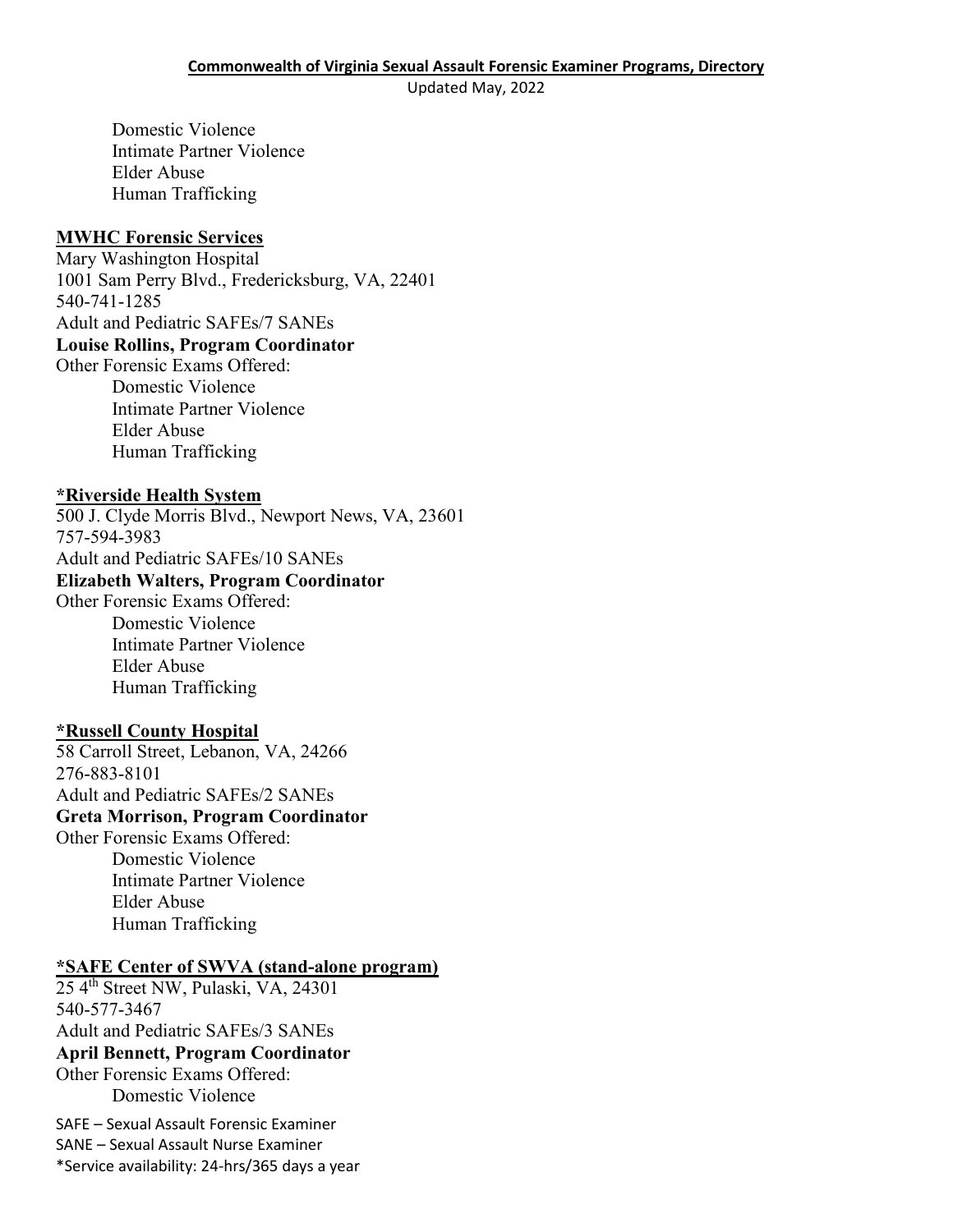Updated May, 2022

Intimate Partner Violence Elder Abuse Human Trafficking Suspect Exams Dating Violence Physical Assault

#### **\*Sentara Northern Virginia Medical Center**

2300 Opitz Blvd., Woodbridge, VA, 22191 703-523-1504 Adult SAFEs/3 SANEs **Andrea Jones, Program Coordinator** 

Other Forensic Exams Offered: Domestic Violence Intimate Partner Violence Elder Abuse Human Trafficking

## **Sentara Peninsula SANE Program**

Sentara Careplex Hospital 3000 Coliseum Dr., Hampton, VA, 23666 757-984-7155

Sentara Williamsburg Regional Medical Center 100 Sentara Circle, Williamsburg, VA, 23188 757-984-7155 Adult SAFEs/3 SANEs

## **Beth Cumbie, Program Coordinator**

#### **Sentara RMH SANE Program**

2010 Health Campus Dr., Harrisonburg, VA, 2280 540-214-8855 Adult SAFEs/4 SANEs **Tammy Johnson, Program Coordinator**  Other Forensic Exams Offered: Strangulation

## **Ultra Health Pediatric Forensic Nursing Department**

SAFE – Sexual Assault Forensic Examiner 13401 Gov George C. Peery Hwy., Pounding Mill, VA 24637 276-385-1183 Pediatric SAFEs/1 SANE **Melissa Harper, Program Coordinator** Other Forensic Exams Offered: Domestic Violence Intimate Partner Violence

SANE – Sexual Assault Nurse Examiner \*Service availability: 24-hrs/365 days a year